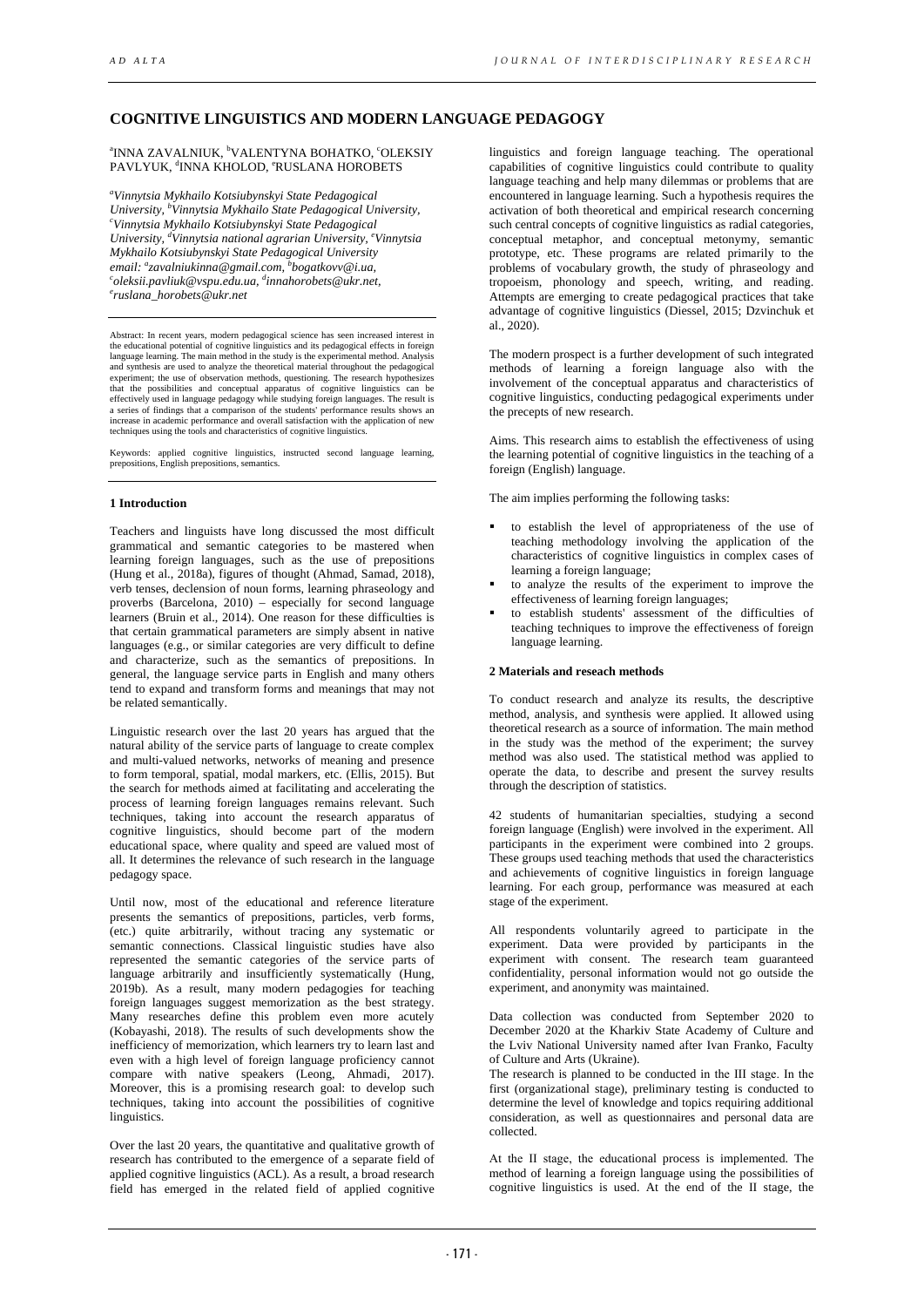control testing is also carried out. The research group collects and analyzes the data, which are subsequently used as a guide in the further formation of the learning process. A search for answers to the research questions continues.

At the ІІІ (final) stage, students' final control work is carried out and a questionnaire is administered to assess difficulties in the learning process. The data obtained are processed and used in such a way that they can be useful in answering the problematic research questions.

### **3 Literature review**

The possibilities of cognitive linguistics in language pedagogy are the subject of consideration by several contemporary scholars (Kiki-Papadakis, Chaimala, 2016; Chen et al., 2018). Methods for teaching successful speech activities using the arsenal of cognitive and communicative linguistics are being explored (Bayram-Jacobs, 2015; Patil, 2008).

A separate area of research is to determine the role of cognitive grammar in the formation of learning strategies based on the approach to foreign language acquisition (Gilakjani, 2016), the role of social networks as part of comprehensive foreign language learning techniques (Dzvinchuk et al., 2020); digital technologies as a supportive component of actualizing the potential of cognitive linguistics in the process of improving communication skills in a foreign language (Sim, Pop, 2014; Rababah, 2020).

Separately, metonymy as a figure of thought and foreign language acquisition processes are explored (Barcelona, 2010), the role of rhetorical mastery in the plane of application of cognitive linguistics capabilities (Bruin et al., 2014; Ko et al., 2013), and ways of learning foreign language phraseology a separate learning technology (Boers, 2001).

The use of methods based on the concept of communicative linguistics has recently been popular in language pedagogy, thus exploring many ways to effectively and quickly master a foreign language at a high level (Holme, 2010; Hapsari, Wirawan, 2018). All these things also allow people to learn how to express their ideas, thoughts, and even emotions.

#### **4 Results**

In the course of the research quasi-experiment, several teaching methods related to the possibilities of cognitive linguistics were introduced into the process of foreign language learning. Their effectiveness had to be assessed at the end of the experiment by the students themselves. The control was conducted in 3 stages; the tests and tasks were changed. They were presented gradually, according to the completion of the study of the topic (Table 1).

Table 1 – Methods with a cognitive approach

| Groups $1, 2$ | Test 1          | Test 2          | Test 3      |
|---------------|-----------------|-----------------|-------------|
| Methods       | 5-minute        | 5-minute        | 5-minute    |
| with a        | guidance with   | guidance with   | guidance    |
| cognitive     | the teacher, 30 | the teacher, 30 | with the    |
| approach      | minutes of      | minutes of      | teacher, 30 |
|               | paired work     | paired work     | minutes of  |
|               | and 10          | and 10          | text work.  |
|               | minutes of      | minutes of      | 10 minutes  |
|               | testing         | testing         | of testing  |

Source: Developed by the authors.

At the I stage, grammatical topics (complex cases of usage, the meaning of verbs and prepositions) were considered. First of all, the organization of conversation in pairs or a small group was made. An important condition was an active dialogue, constantly going on between the participants. Students were also asked to think about different uses of prepositions, to think about their multiple meanings, expand their ability to use the intercensal diatopic seme, and were also asked to consider the role of metaphors in expanding meaning. In our view, the cognitive

approach implements a new way of thinking about perceiving and grouping the meanings of prepositions, reasoning about how prepositions are used to make sense of the context. This is a fairly heavy cognitive requirement, but it makes it easier to consider the complexities of learning a foreign language this way.

At the end of Phase I, a test of knowledge and communication skills were administered. It was measured using a 100-point system, and the results were submitted as a ratio (Table 2).

Table 2 – Preliminary test results in the experimental groups (author's elaboration)

|         | Unsatisfactory | Satisfactory | Good | Excellent |
|---------|----------------|--------------|------|-----------|
| Group   | 10%            | 38%          | 42%  | 10%       |
| Group 2 | 7%             | 35%          | 40%  | 18%       |

Source: Developed by the authors.

The results of the preliminary test showed that, despite a fairly high level of English proficiency, the test revealed several difficult places, gaps in knowledge regarding the extended meanings of the use of prepositions, tenses, and verb forms. The respondents scored a total of 50.7 out of a possible 100 points (the range was from 11 to 32 points). There were especially many mistakes in the use of the extended meaning at and Future in the Past Perfect Continuous (an average of 18% of correct answers).

At the II stage of the experiment, the following elements were added to the learning process: teaching new material, the opportunity for students to form their own needs by identifying weaknesses, the opportunity for teachers to constantly rearrange the learning technology, to use the language elements they had learned.

At each lesson, the respondents received explanations and instructions from the teacher on how to work with the learning material. After that, there was work in pairs; everything was focused on the correct use of tenses and forms of verbs, as well as the use of prepositions in various speech scenarios.

At the end of the II stage, there was a control test: students were instructed on the content and rules of the test, worked in groups, and then after a 15-minute break, they performed the test (Table 3).

Table 3 – Test results in the experimental groups at the 2nd stage of the research (author's elaboration)

|         | <b>Unsatisfactory</b> | Satisfactory | Good | Excellent |
|---------|-----------------------|--------------|------|-----------|
| Group   | 3%                    | 38%          | 41%  | 13%       |
| Group 2 | 7%                    | 33%          | 40%  | 20%       |
|         |                       |              |      |           |

Source: Developed by the authors.

The test results obtained at the II stage show better results than at the previous testing, in general, positive marks became more than 5.5%.

At this stage, topics devoted to speech situations of using phraseology were introduced into the curriculum, the field of meanings and speech scenarios, in which the introduction of phraseological expressions and proverbs is considered. Each session began with a 5-minute explanation and review of charts and tables of meanings, semantic and evaluative connotations, and terms of idioms, followed by work in pairs and groups. At the end of the second stage, there was testing (Table 4).

Table 4 – Testing results in the experimental groups at the 2nd stage of the research (author's elaboration)

|                                   | Unsatisfactory | Satisfactory | Good | Excellent |
|-----------------------------------|----------------|--------------|------|-----------|
| Group 1                           | 5%             | 38%          | 40%  | 7%        |
| Group 2                           | 6%             | 29%          | 43%  | 22%       |
| Source: Developed by the authors. |                |              |      |           |

The final stage of the experiment summarizes the effectiveness of the characteristic's introduction of cognitive linguistics in foreign (English) language teaching. The participants in the experiment showed improvement between the previous tests and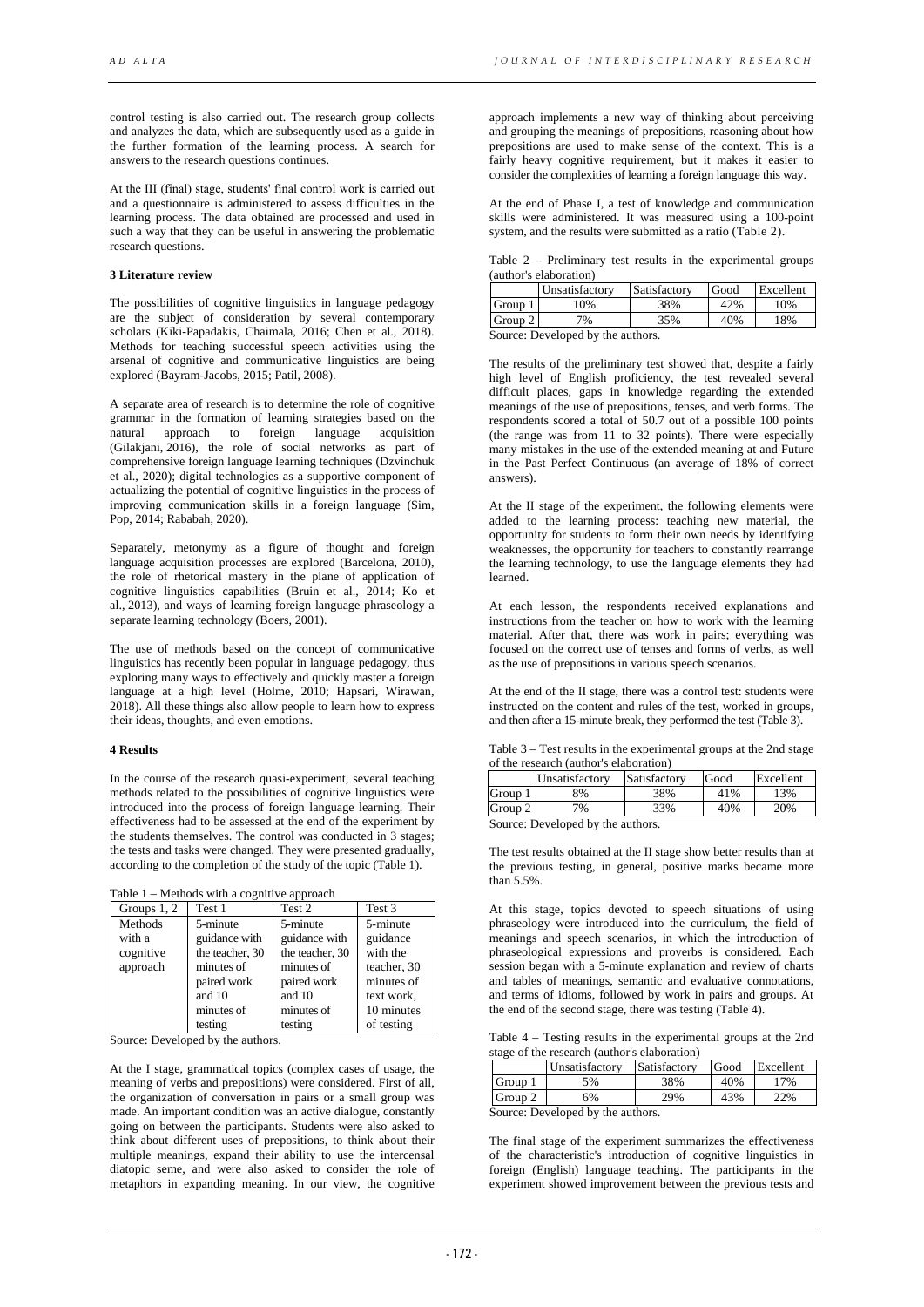the final test. Experiment participants' dexterity in the use of prepositions, verb forms, and English idioms improved, and performance increased by an average of 12%.

The students were tested and evaluated the new teaching methodology and determined the feasibility of continuing practical experiments to develop new instructional technologies involving cognitive linguistics. Answers to questions of the questionnaire – to help students give an informal assessment of their knowledge, priorities in learning a foreign language, the choice of teaching material, the right amount and nature of assistance and participation of the teacher, how it all contributes to improving the practical level of language skills and prospects for increasing the effectiveness of learning.

Responses to the questionnaire questions are presented as a percentage for each group (Table 5).

Table 5 – The final questionnaire of students to assess the implementation of foreign language learning techniques with the capabilities of cognitive linguistics (author's elaboration)

| <b>Ouestion</b>                           | G1  | G <sub>2</sub> |
|-------------------------------------------|-----|----------------|
| English is a language that is good to     | 45% | 48%            |
| learn by working in groups                |     |                |
| English is a language that is good to     | 38% | 43%            |
| learn by working in pairs                 |     |                |
| Learning English requires the obligatory  | 52% | 74%            |
| participation of a teacher                |     |                |
| The most difficult part was learning      | 62% | 58%            |
| phraseology and paramiology               |     |                |
| The biggest challenge for me was          | 53% | 38%            |
| learning how to use prepositions          |     |                |
| I had the biggest problem learning the    | 28% | 32%            |
| rules of verb forms and tenses            |     |                |
| Skills and knowledge in grammar,          | 17% | 23%            |
| vocabulary, speaking, listening, reading, |     |                |
| and writing affect my ability to engage   |     |                |
| in dialogue                               |     |                |
| $0 - 1 - 0$                               |     |                |

Source: Developed by the authors.

To better understand how much the respondents are aware of their achievements and benefits of learning with the use of categories of cognitive linguistics, understanding of meanings and processes, such as the system of prepositional meanings, contexts of using idioms and proverbs, specifics of verb usage, this was the purpose of post-testing and questionnaires. Undoubtedly, the students of such a small group are not enough to draw general conclusions. Moreover, all the respondents and at the initial stage, most of the students had a rather high level of knowledge (8.5%), had a sufficient level of metalinguistic awareness, let us assume that this was what made them more ready to perceive semantic nuances and situations of using certain lexemes and idioms in implementing certain communicative situations.

The application of the possibilities of cognitive linguistics in the process of learning a foreign (English) language turned out to be a systematic synthetic process, where the system of meanings, knowledge of communicative communication scenarios, cultural component, and the ability to express correctly, to determine the features of meanings, genre and style are both important.

#### **5 Discussion**

In systematic researches (Tyler et al., 2011), the problems of applying the possibilities of cognitive linguistics in language pedagogy are given the following:

Firstly, a systematic motivated account of the range of propositional common meanings, a semantic network, the ability to operate with which greatly reduces the need to learn all variants of the use of, to, for) on memory (Tyler et al., 2011). Successful test scores, on average, improved from the initial phase to the final phase by 11.7%. The current study also had positive results (12% on average), indicating the effectiveness of implementing pedagogical models using cognitive linguistics capabilities.

Secondly, studies of this type (Sohrabi, Pirnajmuddin, 2017; Hung, 2019a) argue that this pedagogical model relies heavily on the experience and intuitive feelings of the speaker; they arise from observation, the speaker's own experience. Thus, it is necessary to rely on the motivational component and participants' assessment of the difficulties of using methods involving cognitive linguistics, the level of satisfaction with such a method within the toolbox of language pedagogy. As evidenced by the results obtained in this study, the greatest difficulties for the respondents arose with the study of the idiomatic level of language, and good practice students see the introduction of cognitive linguistics capabilities when working with the rules of the use of prepositions, forms, and verb tenses. Moreover, in traditional grammar, the whole unordered set of semes can be represented as Gestalt-like concepts of situations, roles, scenarios of linguistic behavior. All meanings are systematically connected, rather than being a series of separate dictionary-type definitions represented by a list.

#### **6 Conclusion**

The presented research presents one of many pedagogical experiments, which is another positive step in considering the usefulness of cognitive linguistics-based instructional approaches in language pedagogy. The proposed methods facilitate the teaching of semantic and grammatical features of a foreign (English) language using the apparatus of cognitive linguistics.

The results of the research quasi-experiment indicate that the participants felt progress and positive effects on the application of the features of cognitive linguistics. Even though none of the groups achieved high results or 100%, it can be stated that there was an improvement in academic performance (Group 1 by 11%) and Group 2 by 13%) all the more it should be taken into account the limited duration of the experimental method – the academic load is 4 hours per week.

The students were constantly guided by the teachers to explain the difficult points in the study of the foreign language. All respondents had to be exposed to new concepts of cognitive linguistics.

The use of such techniques requires the involvement of professional teachers who work in the education industry and regularly use a foreign (English) language. Their methodological savvy about the means of implicit learning was also part of the successful completion of the experiment and shows that explaining difficult cases and topics in foreign language learning can enable the majority of the students in the group to improve their knowledge.

Also, an important finding is that explanations based on cognitive linguistics in language pedagogy can be a valuable contribution to understanding the use of complex language learning cases in practice, opening up several significant advantages for pedagogically oriented teaching aids over traditional approaches. Further experimental learning projects with respondents who have different levels of foreign language proficiency and linguistic backgrounds (this also applies to English) are to continue to test the reliability of the implementation of methods involving the cognitive linguistics potential.

## **Literature:**

1. Ahmad, N. K. & Samad, A. B. (2018). Metaphors as Proxies for Identity: A Case Study of a Teaching English to Young Learners (TEYL) Teacher. *3L: Language, Linguistics, Literature,* 24(4), 143-157. Available at:

http://doi.org/1017576/3L-2018-2404-11.

2. Bayram-Jacobs, D. (2015). *RRI: What is it? How to integrate in Science Education.* Available at:

https://www.researchgate.net/publication/279204567.

3. Barcelona, A. 2010. Metonymic inferencing and second language acquisition. In *Applied cognitive linguistics in second*